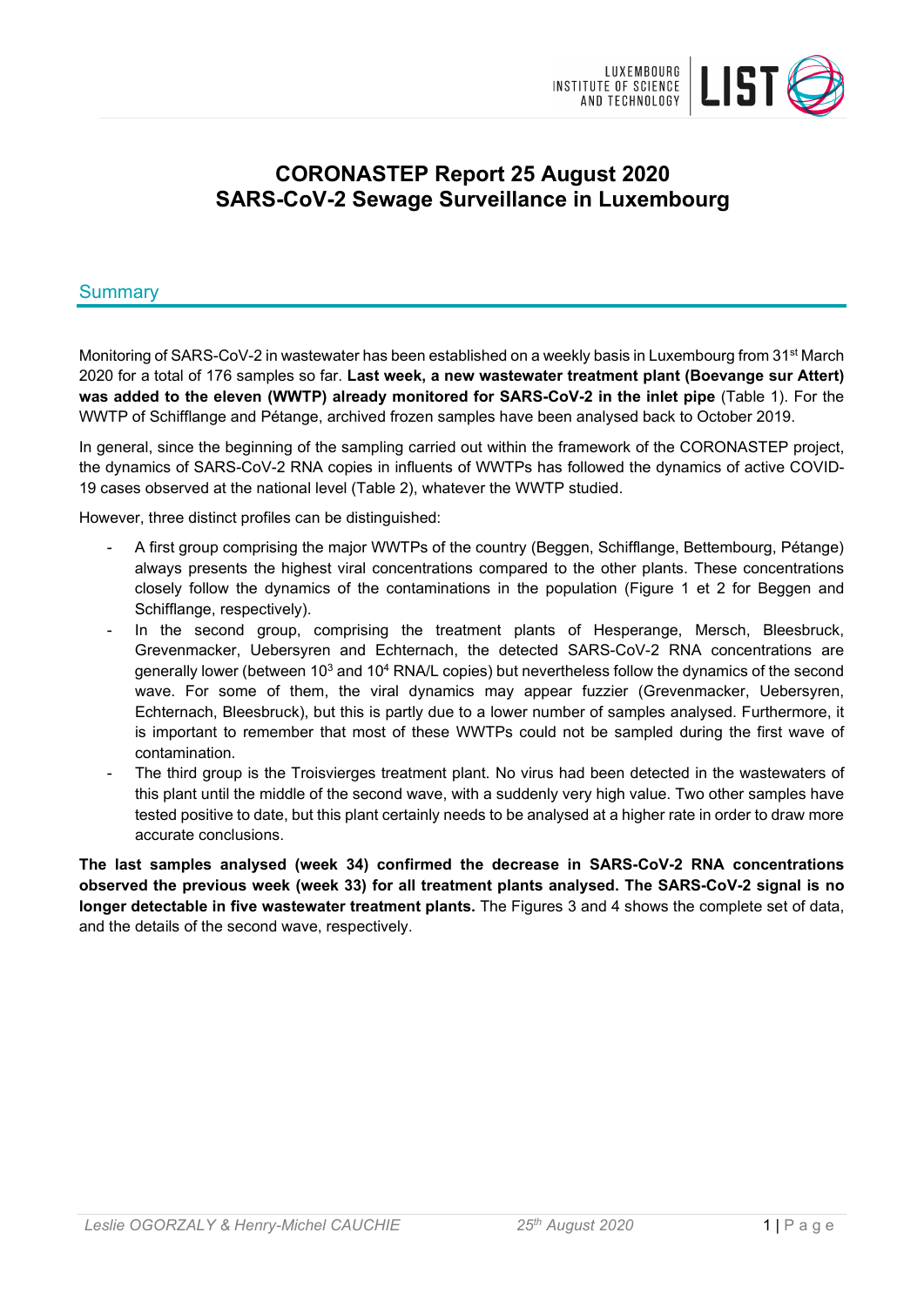

|  |  |  |  |  | Table 1- Timing of sewage sampling |
|--|--|--|--|--|------------------------------------|
|--|--|--|--|--|------------------------------------|

|                                      |                                   |                          |             |                |                |                |                      |                                     |                           |               |                           |                |                | 2020                    |                        |         |                           |                           |                    |                           |              |                           |                           |                           |         |                           |              |                           |         |         |                           |               |
|--------------------------------------|-----------------------------------|--------------------------|-------------|----------------|----------------|----------------|----------------------|-------------------------------------|---------------------------|---------------|---------------------------|----------------|----------------|-------------------------|------------------------|---------|---------------------------|---------------------------|--------------------|---------------------------|--------------|---------------------------|---------------------------|---------------------------|---------|---------------------------|--------------|---------------------------|---------|---------|---------------------------|---------------|
| Wastewater<br><b>Treatment Plant</b> | ġ<br>inhabitants)<br>Max capacity | Inhabitants<br>connected | Week41      | Week 43        | Week 46        | Week 51        | $\mathsf{m}$<br>Week | $\overline{ }$<br>Week <sup>-</sup> | G<br>Week                 | $\Xi$<br>Week | $\overline{1}$<br>Week    | 15<br>Week     | 16<br>Week     | $\overline{17}$<br>Week | $\frac{8}{18}$<br>Week | Week 19 | Week 20                   | Week 21                   | Week <sub>22</sub> | Week 23                   | Week 24      | Week <sub>25</sub>        | Week 26                   | Week 27                   | Week 28 | Week 29                   | Week 30      | Week 31                   | Week 32 | Week 33 | Week 34                   | Total samples |
| Beggen                               | 210000                            | 139731                   |             |                |                |                |                      |                                     |                           |               | $\boldsymbol{\mathsf{x}}$ | X              | X              | x                       | X                      | x       | $\boldsymbol{\mathsf{x}}$ | $\boldsymbol{\mathsf{x}}$ | X                  | $\boldsymbol{\mathsf{x}}$ | x            | x                         | $\boldsymbol{\mathsf{x}}$ | X                         | x       | x                         | X            | $\boldsymbol{\mathsf{x}}$ | X       | x       | $\boldsymbol{\mathsf{x}}$ | 21            |
| Bettembourg                          | 95000                             | 53606                    |             |                |                |                |                      |                                     |                           |               |                           |                |                |                         |                        |         | $\boldsymbol{\mathsf{x}}$ | x                         | X                  | $\boldsymbol{\mathsf{x}}$ | x            | $\boldsymbol{\mathsf{x}}$ | $\mathsf{x}$              | $\boldsymbol{\mathsf{x}}$ | x       | X                         | X            | X                         | X       | x       | $\mathsf{x}$              | 15            |
| Schifflange                          | 90000                             | 68143                    | <b>X</b>    | x              | X              | X              | x                    | X                                   | $\boldsymbol{\mathsf{x}}$ | x             | $\boldsymbol{\mathsf{x}}$ | x              | X              | x                       | x                      | x       | $\boldsymbol{\mathsf{x}}$ | X                         | X                  | $\boldsymbol{\mathsf{x}}$ | x            | $\mathsf{x}$              | $\mathsf{x}$              | x                         | x       | $\mathsf{x}$              | X            | X                         | x       | x       | $\boldsymbol{\mathsf{x}}$ | 29            |
| Bleesbrück                           | 80000                             | 30930                    |             |                |                |                |                      |                                     |                           |               |                           |                |                |                         |                        |         |                           | x                         | X                  | x                         | x            | X                         | X                         | x                         | x       |                           | x            | X                         | x       | х       | X                         | 13            |
| Mersch                               | 70000                             | 30473                    |             |                |                |                |                      |                                     |                           |               |                           |                |                |                         | X                      | x       | $\boldsymbol{\mathsf{x}}$ | x                         | X                  | $\boldsymbol{\mathsf{x}}$ | x            | x                         | $\boldsymbol{\mathsf{x}}$ | X                         | x       | x                         | X            | $\boldsymbol{\mathsf{x}}$ | x       | X       | X                         | 17            |
| Pétange                              | 50000                             | 59481                    | x           | x              | X              | X              | x                    | x                                   | $\boldsymbol{\mathsf{x}}$ | x             |                           |                |                |                         | X                      | x       | X                         | X                         | X                  | $\boldsymbol{\mathsf{x}}$ | X            | X                         | $\pmb{\mathsf{X}}$        | x                         | X       | X                         | x            | X                         | X       | X       | X                         | 25            |
| Hesperange                           | 36000                             | 15479                    |             |                |                |                |                      |                                     |                           |               |                           |                |                |                         | X                      | х       | $\mathsf{x}$              | $\pmb{\chi}$              | X                  | $\mathsf{x}$              | $\mathsf{x}$ | $\mathsf{x}$              | $\mathsf{x}$              | x                         | x       | $\boldsymbol{\mathsf{x}}$ | $\mathsf{x}$ | $\boldsymbol{\mathsf{x}}$ | x       | x       | $\mathsf{x}$              | 17            |
| Echternach                           | 36000                             | 7499                     |             |                |                |                |                      |                                     |                           |               |                           |                |                |                         |                        |         |                           |                           |                    |                           | x            |                           |                           |                           | x       | X                         | x            | X                         | x       | x       | X                         | 8             |
| Uebersyren                           | 35000                             | 18600                    |             |                |                |                |                      |                                     |                           |               |                           |                |                |                         |                        |         |                           |                           | $\pmb{\times}$     |                           | $\mathsf{x}$ |                           | $\mathsf{x}$              |                           | x       | x                         | x            | X                         | x       | x       | $\mathsf{x}$              | 10            |
| Grevenmacher                         | 47000                             | 9835                     |             |                |                |                |                      |                                     |                           |               |                           |                |                |                         |                        |         |                           |                           | x                  |                           | X            |                           | $\mathsf{x}$              |                           | x       | X                         | x            | X                         | x       | x       | X                         | 10            |
| Troisvierges                         | 5000                              | 3411                     |             |                |                |                |                      |                                     |                           |               |                           |                |                |                         |                        |         |                           | $\pmb{\mathsf{X}}$        | X                  | $\boldsymbol{\mathsf{x}}$ | $\mathsf{x}$ | X                         |                           |                           | x       |                           | x            | $\boldsymbol{\mathsf{x}}$ | x       |         | $\mathsf{x}$              | 10            |
| Boevange / Attert                    | 15000                             | 1170                     |             |                |                |                |                      |                                     |                           |               |                           |                |                |                         |                        |         |                           |                           |                    |                           |              |                           |                           |                           |         |                           |              |                           |         |         | $\mathsf{x}$              | $\mathbf{1}$  |
| <b>Total</b>                         | 769000                            | 438358                   | $2^{\circ}$ | $\overline{2}$ | $\overline{2}$ | $\overline{2}$ | $\overline{2}$       | $\mathbf{2}$                        | $\overline{2}$            | $\mathbf{2}$  | $\overline{2}$            | $\overline{2}$ | $\overline{2}$ | $\overline{2}$          | 5                      | 5       | 6                         | 8                         | 10                 | 8                         | 11           | 8                         | 9                         | $\overline{7}$            | 11      | 9                         | 11           | 11                        | 11      | 10      | 12                        | 176           |
| Pop Lux (2019)                       |                                   | 613901                   |             |                |                |                |                      |                                     |                           |               |                           |                |                |                         |                        |         |                           |                           |                    |                           |              |                           |                           |                           |         |                           |              |                           |         |         |                           |               |
|                                      |                                   | 71.41%                   |             |                |                |                |                      |                                     |                           |               |                           |                |                |                         |                        |         |                           |                           |                    |                           |              |                           |                           |                           |         |                           |              |                           |         |         |                           |               |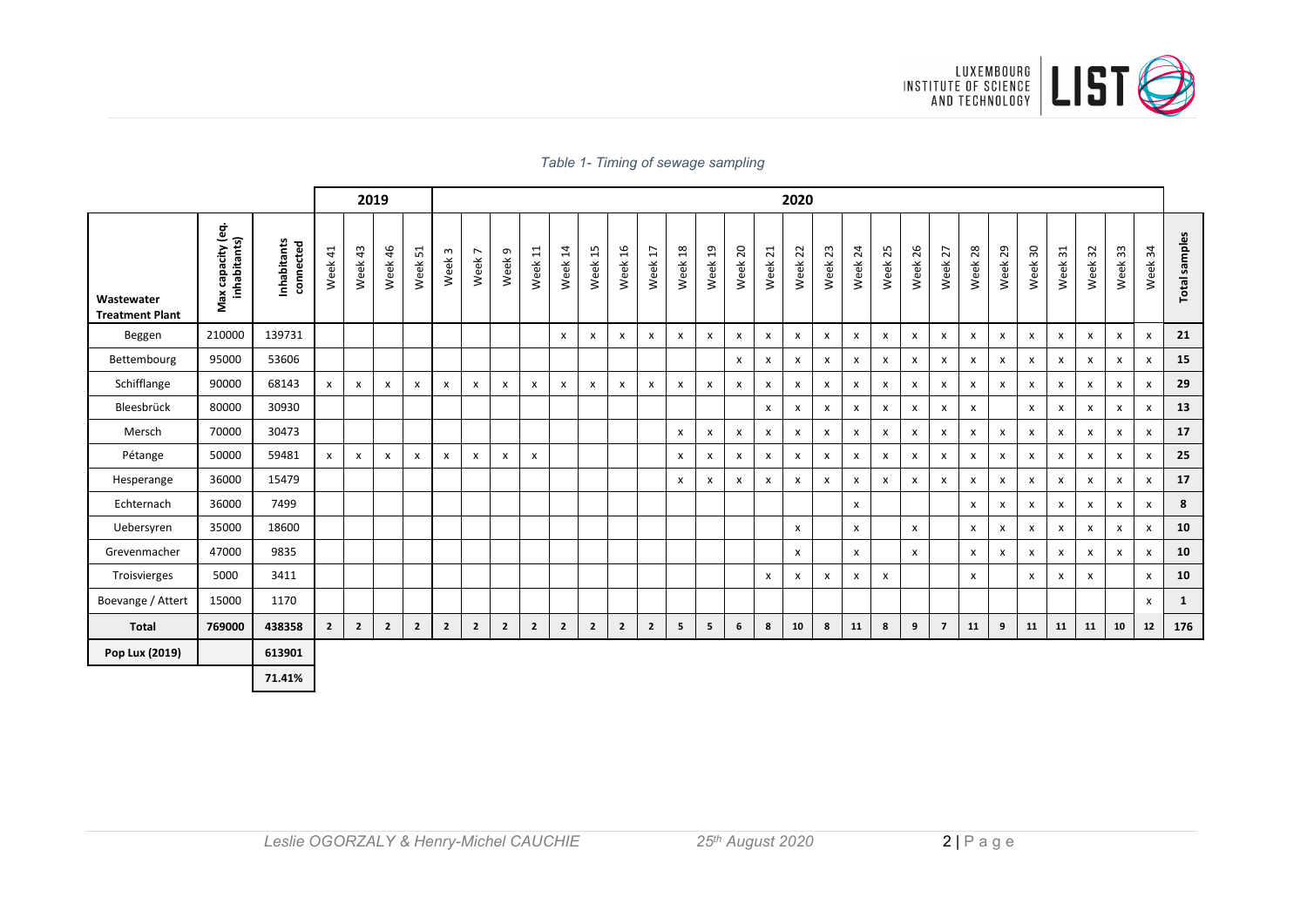

*Table 2 - Summary of the screening of SARS-CoV-2 gene E in 24-h composite samples of incoming wastewater at different WWTP in Luxembourg. White: not tested sample, Green: negative samples for SARS-CoV-2 gene E, Yellow to red: positive samples for SARS-CoV-2 gene E, the intensity of the color is depending to the Ct values (number in the cases.*

|                     |                          |                                     |            | 2019           |                                    |           | 2020                   |                  |                                                        |                                       |                                                 |                             |                                          |                        |                             |            |                                                    |                |                                |                     |                     |                                                             |                                  |                            |                                                       |                                  |                                            |            |                               |            |            |  |
|---------------------|--------------------------|-------------------------------------|------------|----------------|------------------------------------|-----------|------------------------|------------------|--------------------------------------------------------|---------------------------------------|-------------------------------------------------|-----------------------------|------------------------------------------|------------------------|-----------------------------|------------|----------------------------------------------------|----------------|--------------------------------|---------------------|---------------------|-------------------------------------------------------------|----------------------------------|----------------------------|-------------------------------------------------------|----------------------------------|--------------------------------------------|------------|-------------------------------|------------|------------|--|
|                     |                          |                                     |            |                | Before 1st case                    |           | 1st wave               |                  |                                                        |                                       |                                                 |                             |                                          |                        |                             |            |                                                    |                |                                |                     |                     |                                                             |                                  | 2nd wave                   |                                                       |                                  |                                            |            |                               |            |            |  |
| <b>WWTP</b>         | Inhabitants<br>connected | $\overline{\phantom{0}}$<br>Week 4: | 43<br>Week | G<br>4<br>Week | $\mathbf{\mathbf{t}}$<br>L<br>Week | ന<br>Week | $\overline{ }$<br>Week | $\sigma$<br>Week | $\mathrel{\dashv}$<br>$\overline{\phantom{0}}$<br>Week | 4<br>$\overline{\phantom{0}}$<br>Week | LN.<br>$\overline{\phantom{0}}$<br>Week         | 6<br>$\blacksquare$<br>Week | $\overline{ }$<br>$\blacksquare$<br>Week | $\frac{8}{18}$<br>Week | G<br>$\overline{ }$<br>Week | 20<br>Week | $\overline{\phantom{0}}$<br>$\overline{N}$<br>Week | 22<br>Week     | $\mathsf{m}$<br>$\sim$<br>Week | 4<br>$\sim$<br>Week | S<br>$\sim$<br>Week | G<br>$\sim$<br>Week                                         | $\overline{ }$<br>$\sim$<br>Week | $\infty$<br>$\sim$<br>Week | 29<br>Week                                            | $\overline{\phantom{0}}$<br>Week | $\overline{\phantom{0}}$<br>$\sim$<br>Week | 32<br>Week | 33<br>Week                    | 34<br>Week | 35<br>Week |  |
| <b>Beggen</b>       | 139731                   |                                     |            |                |                                    |           |                        |                  |                                                        |                                       | 31.89 33.67 35.02 34.98 36.20 35.95 35.59 35.55 |                             |                                          |                        |                             |            |                                                    |                | $\sim$                         |                     |                     |                                                             |                                  |                            | 34.19 35.36 33.76 33.37 33.56 33.34 33.06 32.49 35.79 |                                  |                                            |            |                               |            |            |  |
| Bettembourg         | 53606                    |                                     |            |                |                                    |           |                        |                  |                                                        |                                       |                                                 |                             |                                          |                        |                             |            |                                                    |                |                                |                     |                     |                                                             |                                  |                            | 34.45 35.26 34.83 33.04 33.99 33.29 32.75 34.40 35.80 |                                  |                                            |            |                               |            |            |  |
| Schifflange         | 68143                    |                                     |            |                |                                    |           |                        |                  | 37.04 36.04 34.04 35.70 35.87 35.16 36.61 35.77        |                                       |                                                 |                             |                                          |                        |                             |            | 35.20                                              |                | 36.60                          |                     |                     |                                                             |                                  |                            | 36.65 34.90 34.36 34.59 33.17 34.12 33.18 34.66 34.80 |                                  |                                            |            |                               |            |            |  |
| Bleesbrück          | 30930                    |                                     |            |                |                                    |           |                        |                  |                                                        |                                       |                                                 |                             |                                          |                        |                             |            |                                                    |                | $\sim$                         |                     |                     | 33.68 35.26 36.11                                           |                                  |                            |                                                       |                                  |                                            |            | 35.41 35.68 35.93 36.54 36.37 |            |            |  |
| Mersch              | 30473                    |                                     |            |                |                                    |           |                        |                  |                                                        |                                       |                                                 |                             |                                          |                        | 35.86 36.21                 |            | 35.28                                              |                | $\sim$                         | ÷.                  |                     |                                                             |                                  |                            | 34.58 35.05 36.26 36.02 35.61 34.18 35.45 34.74 36.55 |                                  |                                            |            |                               |            |            |  |
| Pétange             | 59481                    |                                     | - 40       |                |                                    |           |                        |                  | 36.13                                                  |                                       |                                                 |                             |                                          |                        | 35.22 35.03                 |            |                                                    |                | 36.50 36.18                    |                     |                     | 35.89 33.83 34.50 34.10 32.86 31.94 33.67 33.38 34.08 33.84 |                                  |                            |                                                       |                                  |                                            |            |                               |            |            |  |
| Hesperange          | 15479                    |                                     |            |                |                                    |           |                        |                  |                                                        |                                       |                                                 |                             |                                          |                        | 36.99 36.13 36.75           |            |                                                    | <b>Section</b> |                                |                     |                     |                                                             | 36.00                            |                            | 36.41 35.57 34.72                                     |                                  |                                            |            | 35.81                         |            |            |  |
| Echternach          | 7499                     |                                     |            |                |                                    |           |                        |                  |                                                        |                                       |                                                 |                             |                                          |                        |                             |            |                                                    |                |                                |                     |                     |                                                             |                                  |                            | 36.05 35.10 36.69 36.42 36.27                         |                                  |                                            |            |                               |            |            |  |
| Uebersyren          | 18600                    |                                     |            |                |                                    |           |                        |                  |                                                        |                                       |                                                 |                             |                                          |                        |                             |            |                                                    |                |                                |                     |                     | 35.50                                                       |                                  |                            | 35.86 36.59 35.68                                     |                                  | $\sim$                                     |            | 36.68 34.29                   |            |            |  |
| Grevenmacher        | 9835                     |                                     |            |                |                                    |           |                        |                  |                                                        |                                       |                                                 |                             |                                          |                        |                             |            |                                                    | $\sim$         |                                |                     |                     | 36.26                                                       |                                  | 35.82                      |                                                       |                                  |                                            |            | 34.81 35.13 35.81 35.65       |            |            |  |
| Troisvierges        | 3411                     |                                     |            |                |                                    |           |                        |                  |                                                        |                                       |                                                 |                             |                                          |                        |                             |            |                                                    | <b>Section</b> | $\sim$                         | ÷.                  |                     |                                                             |                                  |                            |                                                       |                                  | 31.61 34.75 34.92                          |            |                               |            |            |  |
| Boevange sur Attert | 1170                     |                                     |            |                |                                    |           |                        |                  |                                                        |                                       |                                                 |                             |                                          |                        |                             |            |                                                    |                |                                |                     |                     |                                                             |                                  |                            |                                                       |                                  |                                            |            |                               | 36.30      |            |  |
| <b>Total</b>        | 438358                   |                                     |            |                |                                    |           |                        |                  |                                                        |                                       |                                                 |                             |                                          |                        |                             |            |                                                    |                |                                |                     |                     |                                                             |                                  |                            |                                                       |                                  |                                            |            |                               |            |            |  |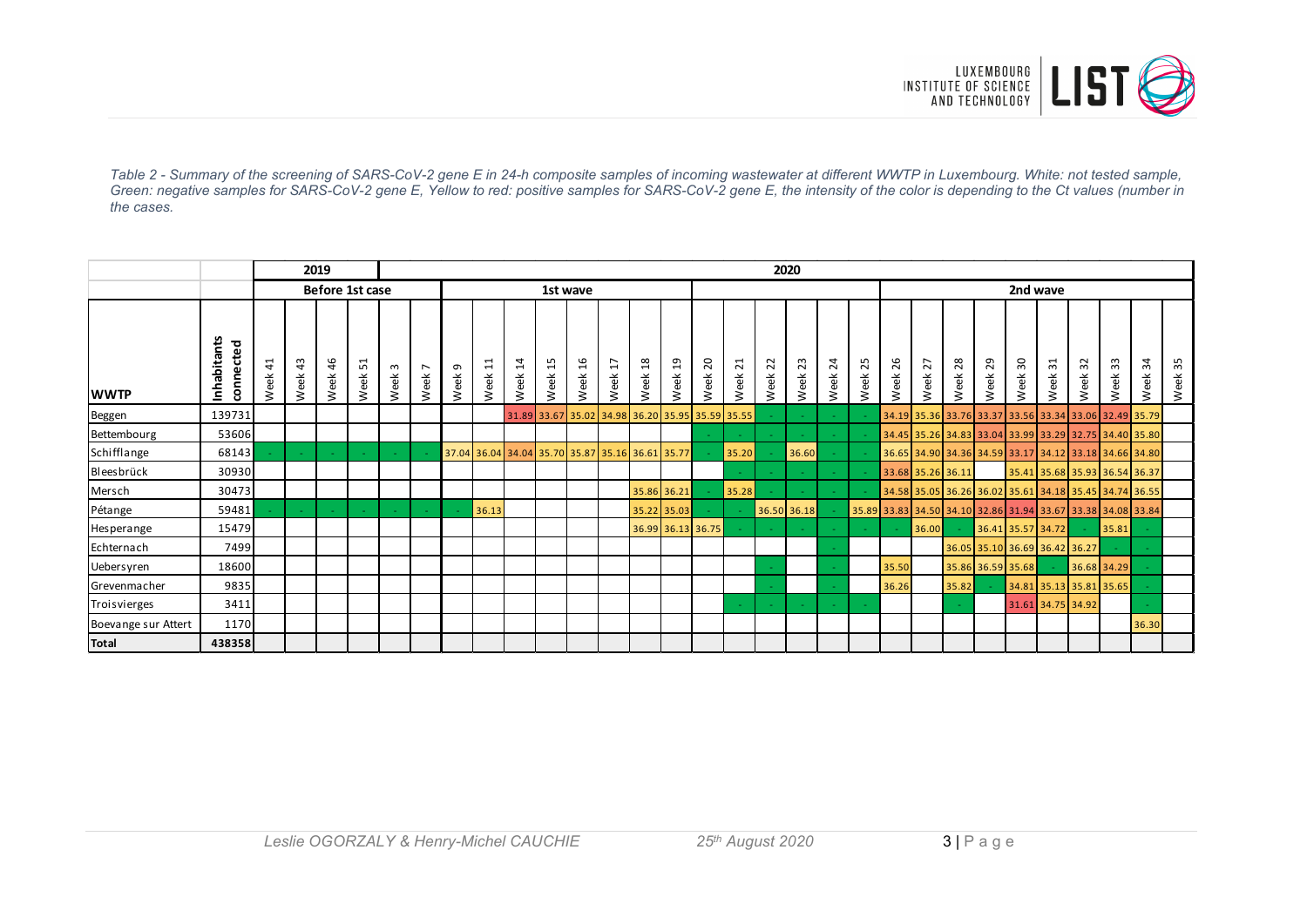





*Figure 2 - RT-qPCR quantification time-course monitoring of SARS-CoV-2 (E gene) in wastewater samples from Schifflange wastewater treatment plant (from Dec 2019 to August 2020). Grey squares: daily-confirmed cases, red dots: positive samples, red cross: tested but negative samples, black line: limit of quantification (LOQ).*

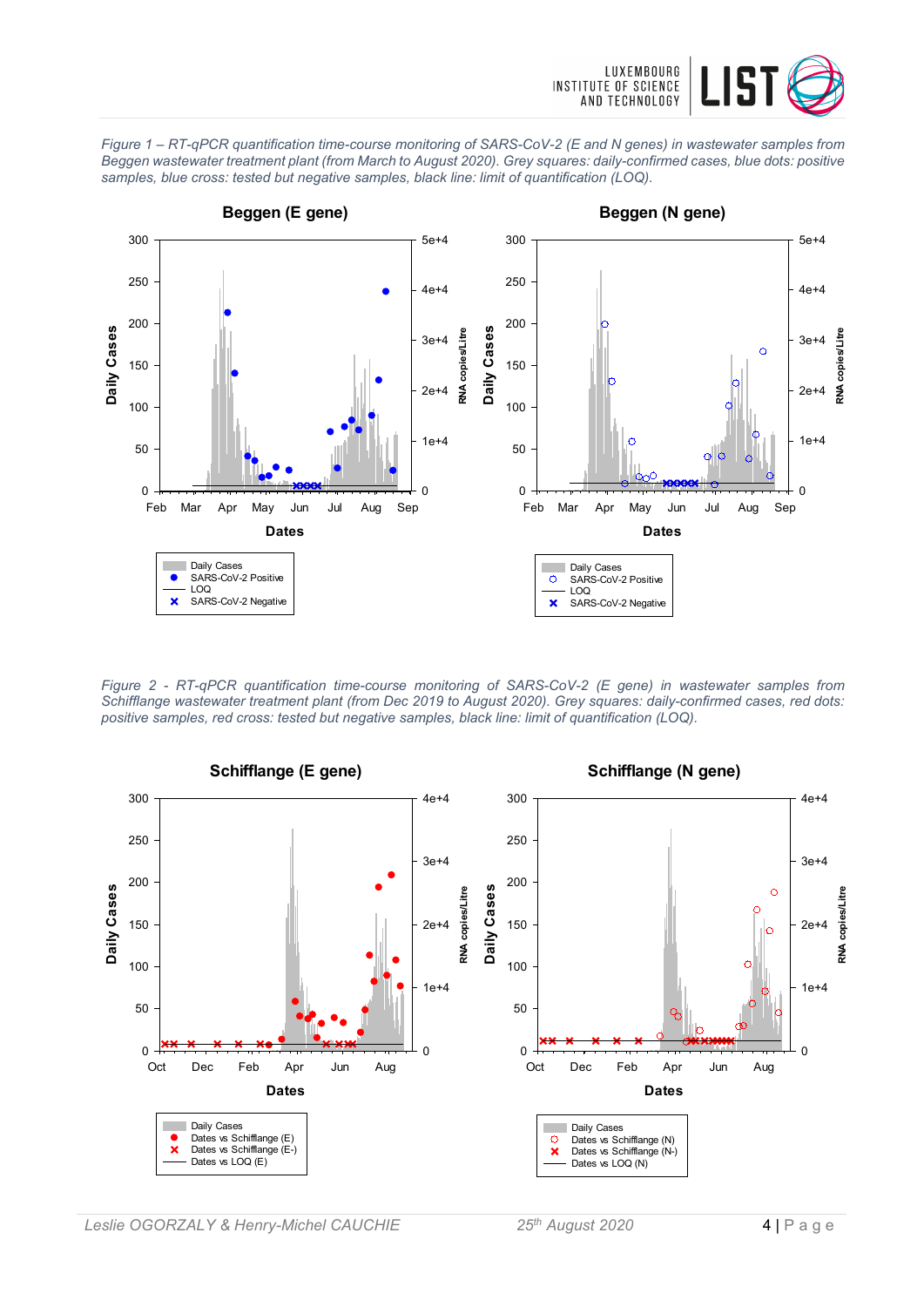

*Figure 3 - Evolution of the SARS-CoV-2 genes (E and N) in the wastewater treatments in Luxembourg. Grey areas correspond to periods without sampling.*

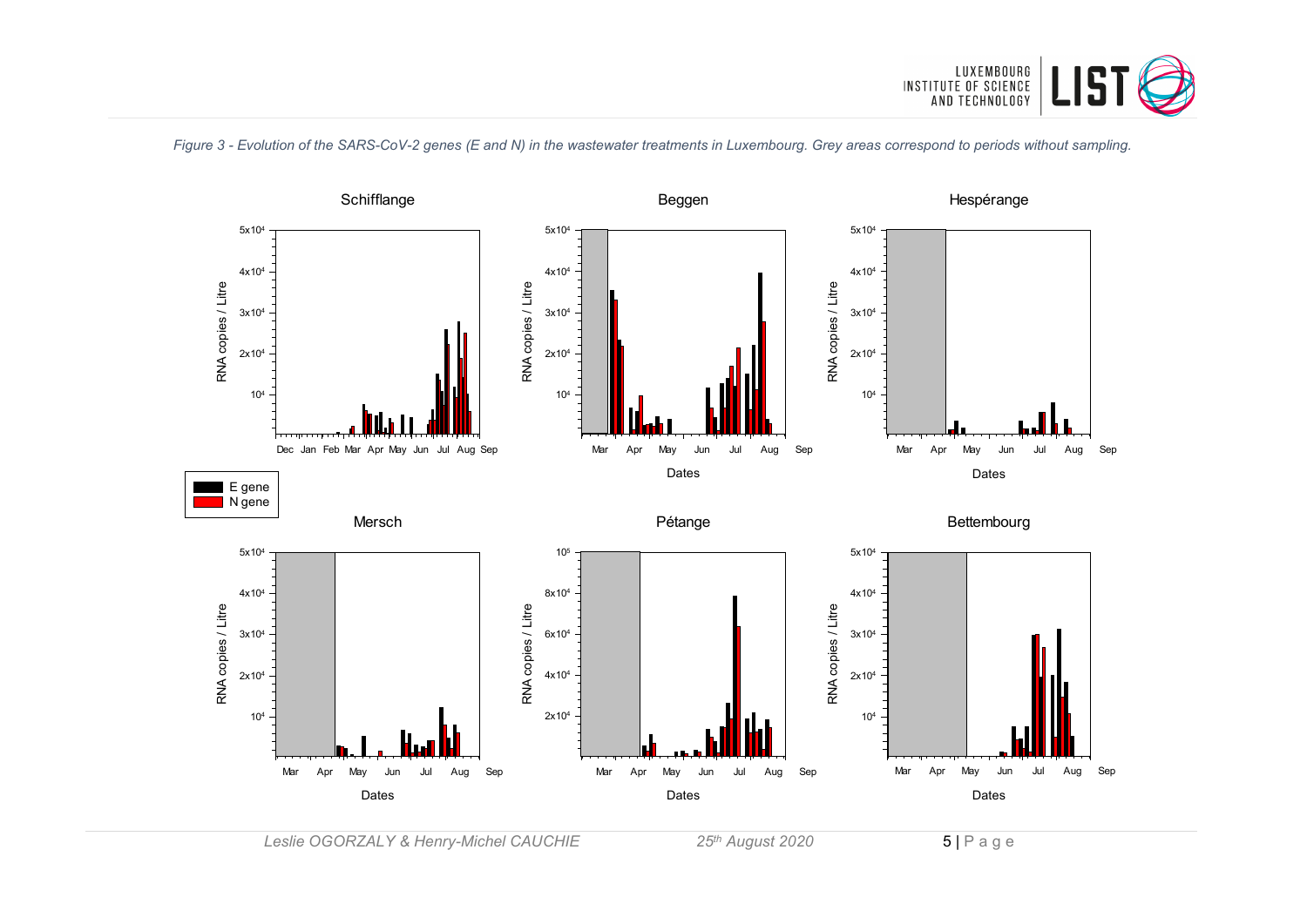



*Leslie OGORZALY & Henry-Michel CAUCHIE 25th August 2020* 6 | Page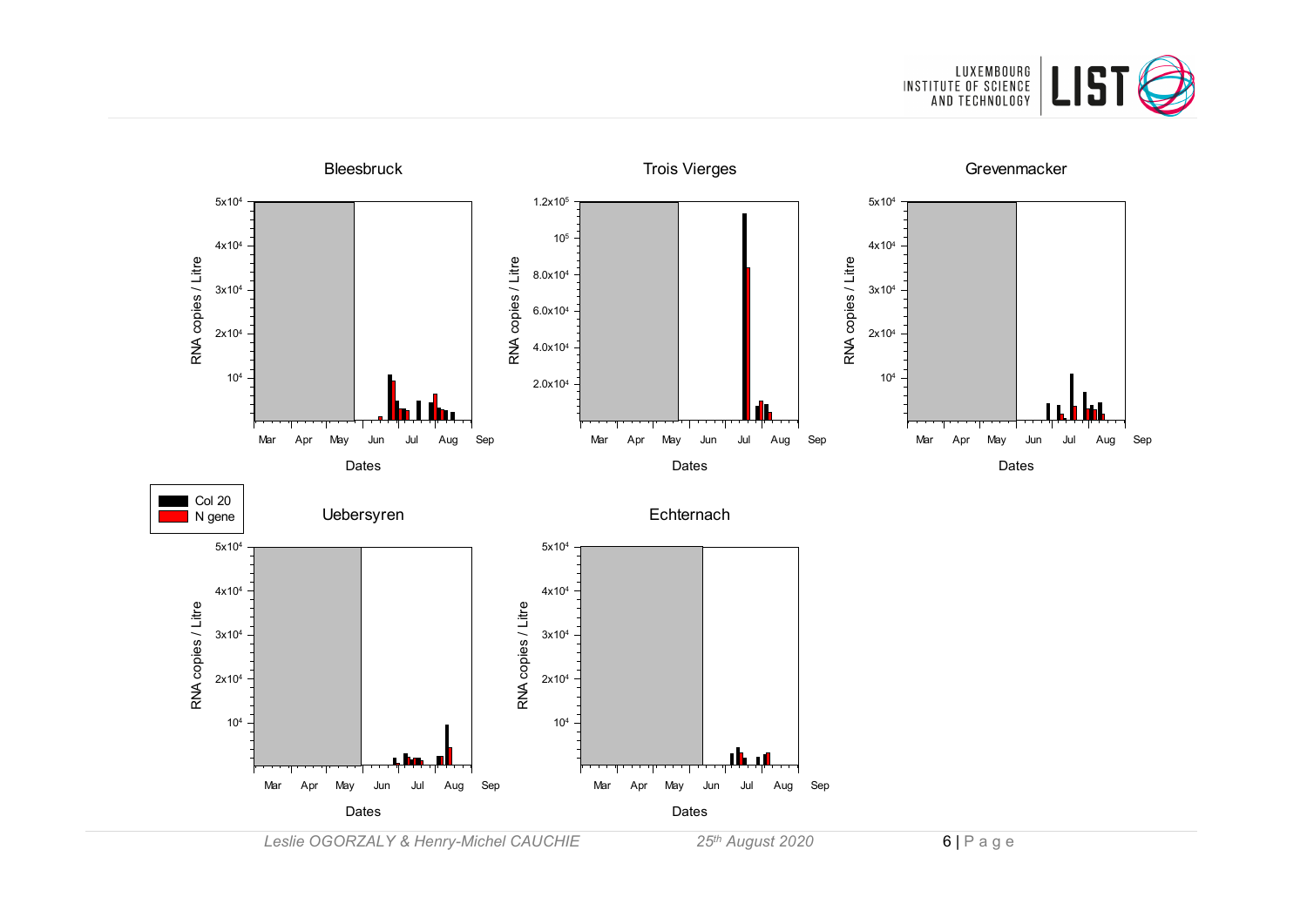



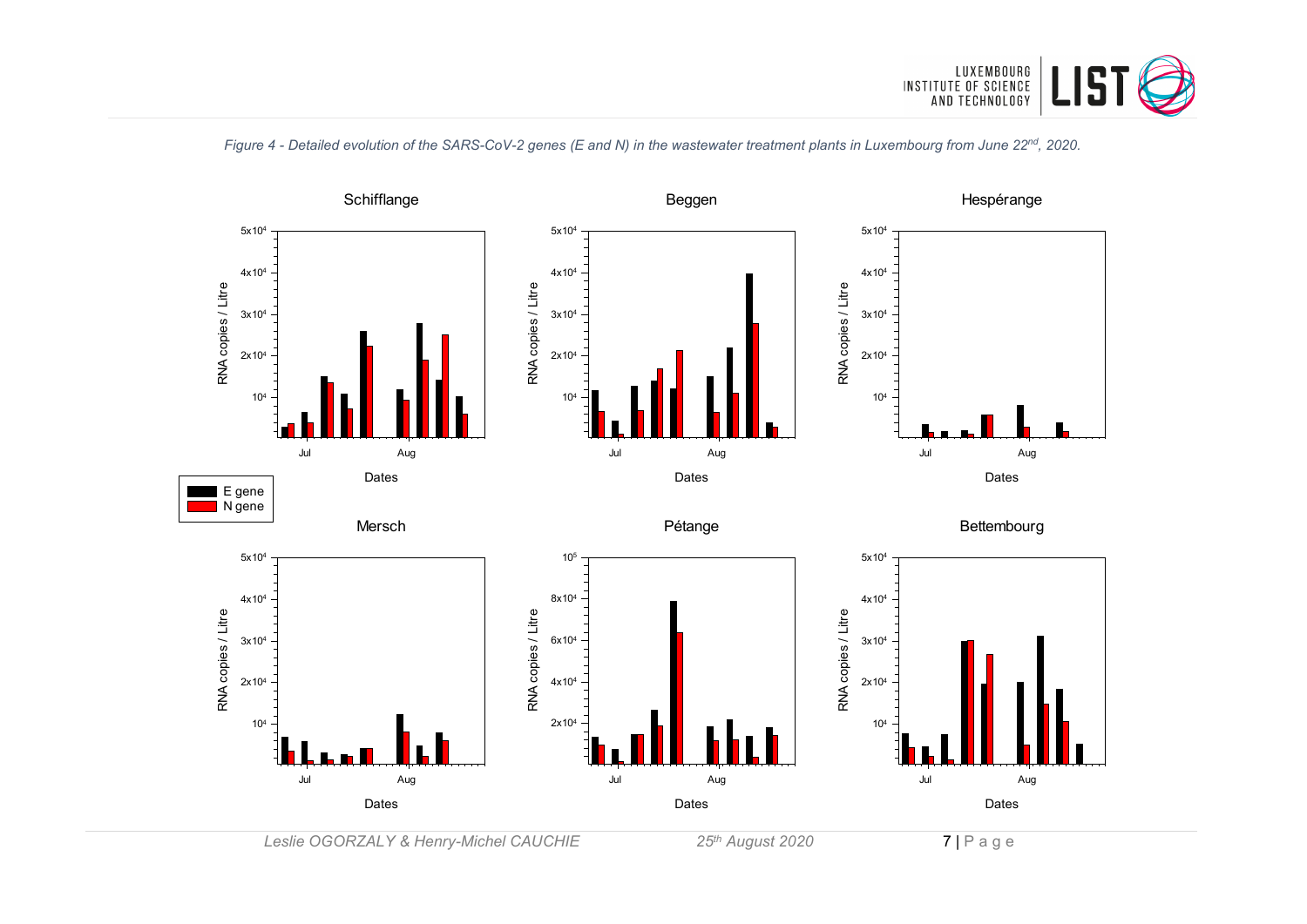

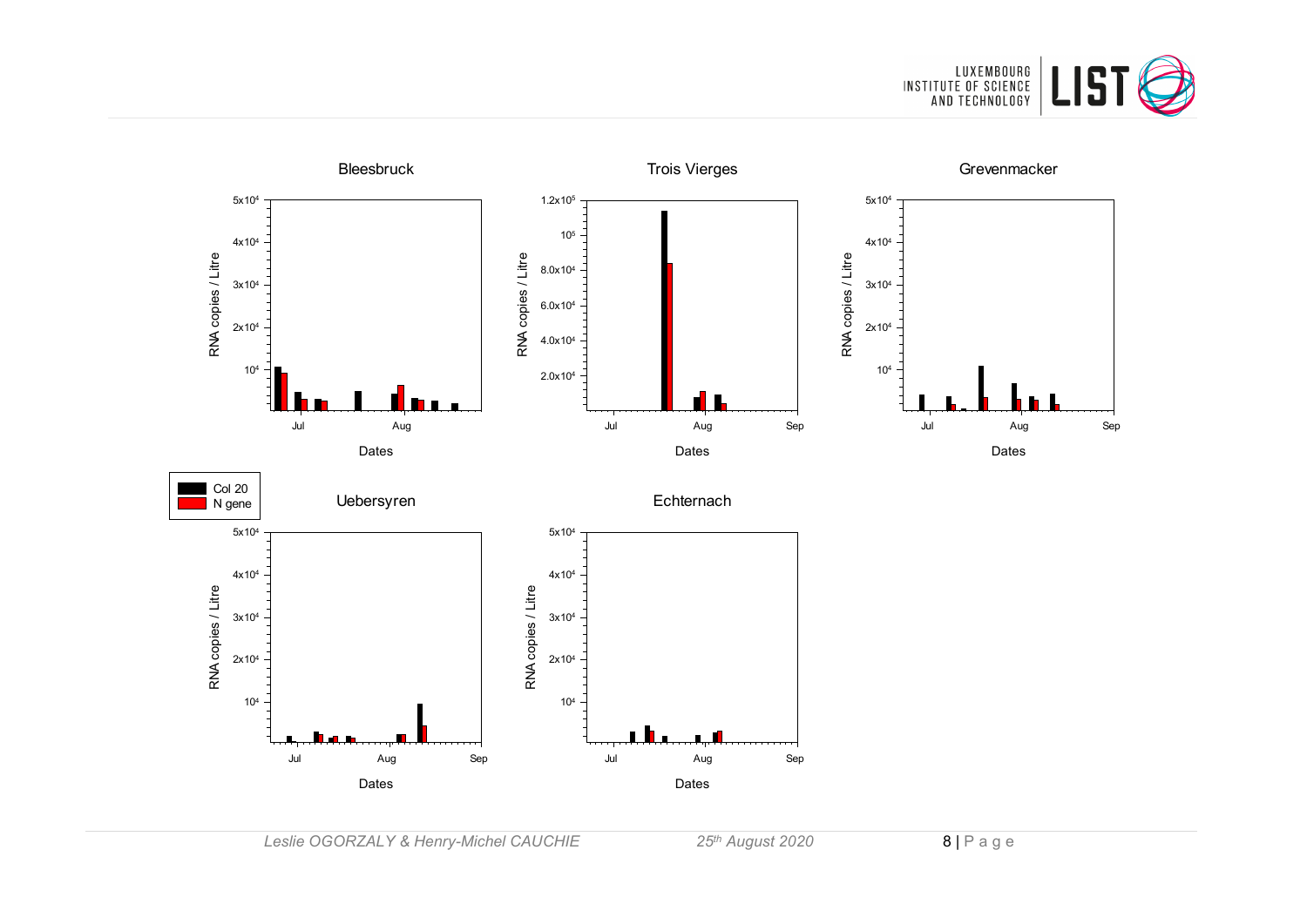## Materials and Methods



#### **Sewage samples**

From March 31<sup>st</sup> to August 13<sup>th</sup>, 2020, up to eleven WWTPs were sampled at the inlet of the plant according to the planning presented in Table 1. The operators of the WWTPs sampled a 24-h composite sample of 96 samples according to your own sampling procedure. Composite sample was stored at 4°C until sample processing.

#### **Sample processing**

The samples were transported to the laboratory at 4°C and viral RNA was isolated on the day of sampling. Larger particles (debris, bacteria) were removed from the samples by pelleting using centrifugation at 2,400 x g for 20 min at 4°C. A volume of 120 mL of supernatant was filtered through Amicon® Plus-15 centrifugal ultrafilter with a cut-off of 10 kDa (Millipore) by centrifugation at 3,220 x g for 25 min at 4°C. The resulting concentrate was collected and 140 µL of each concentrate was then processed to extract viral RNA using the QIAamp Viral RNA mini kit (Qiagen) according to the manufacturer's protocol. Elution of RNA was done in 60 μL of elution buffer.

#### **Real-time One-Step RT-PCR**

Samples are screened for the presence of *Sarbecovirus* (*Coronaviridae, Betacoronaviruses*) and/or SARS-CoV-2 virus RNA by two distinct real-time one-step RT-PCR, one on the E gene (Envelope small membrane protein) and the second on the N gene (nucleoprotein). The E gene real-time RT-PCR can detect *Sarbecoviruses*, i.e. SARS-CoV, SARS-CoV-2 and closely related bat viruses. In the context of the COVID19 pandemic, it can be assumed that only SARS-CoV-2 strains will be detected by this assay given that SARS-CoV virus has been eradicated and other bat viruses do not commonly circulate in the human population. The E gene assay is adapted from Corman et al. [17]. The N gene real-time RT-PCR assay (N1 assay) specifically detects SARS-CoV-2 virus. It is adapted from the CDC protocol[1](#page-8-0). The two primers/probe sets are presented in Table 2. The RTqPCR protocols and reagents were all provided by the LIH.

Each reaction contained 5 μL of RNA template, 5 μL of TaqPath 1-step RT-qPCR MasterMix (A15299, Life Technologies), 0.5 µL of each primer (20 µM) and probe (5 µM) and the reaction volume was adjusted to a final volume of 20 μL with molecular biology grade water. Thermal cycling reactions were carried out at 50 °C for 15 min, followed by 95 °C for 2 min and 45 cycles of 95 °C for 3 sec and 58°C (E gene) or 53°C (N gene) for 30 sec using a Viia7 Real-Time PCR Detection System (Life Technologies). Reactions were considered positive (limit of detection – LOD) if the cycle threshold (Ct value) was below 40 cycles.

#### **Controls**

A non-target RNA fragment commercially available (VetMAX™ Xeno™ IPC and VetMAX™ Xeno™ IPC Assay, ThermoFischer Scientific) was added to the viral RNA extract from sewage concentrates as an internal positive control (IPC). This IPC-RNA is used to control the performance of the RT-qPCR (E gene) and to detect the presence of RT-qPCR inhibitors.

Viral RNA copies quantification of both targeting genes in wastewater samples was performed using RT-qPCR standard curves generated using EDX SARS-CoV-2 Standard (Biorad). This standard is manufactured with synthetic RNA transcripts containing 5 targets (E, N, S, ORF1a, and RdRP genes of SARS-CoV-2, 200,000 copies/mL each).Using such a standard, the limits of quantification (LOQ) of both RT-qPCR assays were estimated to 1 RNA copy per reaction (Figure 1).

<span id="page-8-0"></span><sup>1</sup> https://www.cdc.gov/coronavirus/2019-ncov/downloads/rt-pcr-panel-primer-probes.pdf